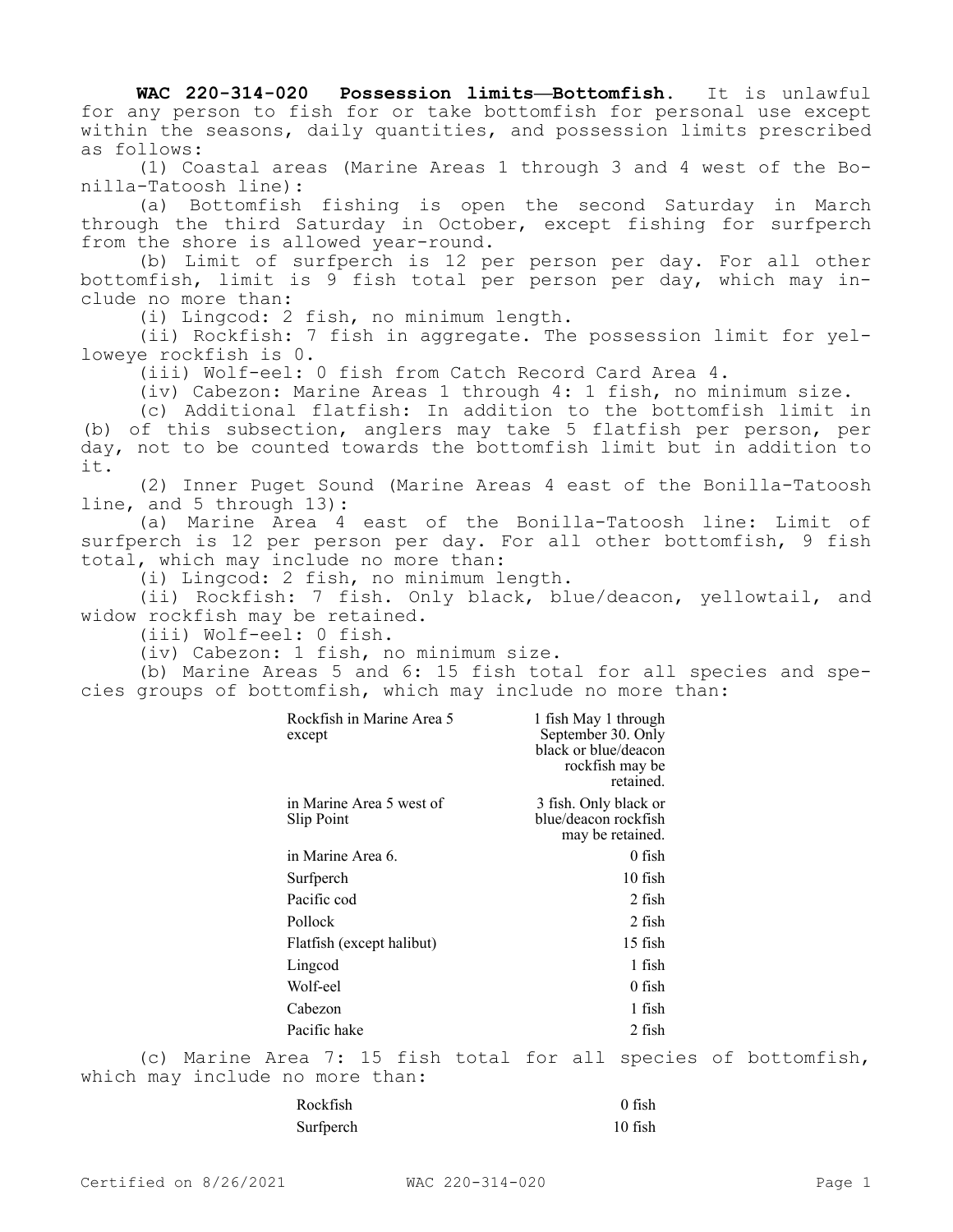| Pacific cod                                                                                                               | 2 fish                                                                                                                                |  |
|---------------------------------------------------------------------------------------------------------------------------|---------------------------------------------------------------------------------------------------------------------------------------|--|
| Flatfish (except<br>halibut)                                                                                              | 15 fish                                                                                                                               |  |
| Lingcod                                                                                                                   | 1 fish                                                                                                                                |  |
| Wolf-eel                                                                                                                  | $0$ fish                                                                                                                              |  |
| Cabezon                                                                                                                   | 1 fish                                                                                                                                |  |
| Pollock                                                                                                                   | 2 fish                                                                                                                                |  |
| Pacific hake                                                                                                              | 2 fish                                                                                                                                |  |
| than:                                                                                                                     | (d) Marine Areas 8-1 through 11, and 13: 15 fish total for all<br>species and species groups of bottomfish, which may include no more |  |
| Rockfish                                                                                                                  | $0$ fish                                                                                                                              |  |
| Surfperch                                                                                                                 | 10 fish                                                                                                                               |  |
| Pacific cod                                                                                                               | $0$ fish                                                                                                                              |  |
| Pollock                                                                                                                   | $0$ fish                                                                                                                              |  |
| Flatfish (except<br>halibut)                                                                                              | 15 fish                                                                                                                               |  |
| Lingcod                                                                                                                   | $1$ fish                                                                                                                              |  |
| Wolf-eel                                                                                                                  | $0$ fish                                                                                                                              |  |
| Cabezon                                                                                                                   | 1 fish                                                                                                                                |  |
| Pacific hake                                                                                                              | $0$ fish                                                                                                                              |  |
| Marine Area 12: 15 fish total for all species and species<br>(e)<br>groups of bottomfish, which may include no more than: |                                                                                                                                       |  |
| Rockfish                                                                                                                  | $0$ fish                                                                                                                              |  |
| Surfperch                                                                                                                 | $0$ fish                                                                                                                              |  |
| Pacific cod                                                                                                               | $0$ fish                                                                                                                              |  |
| Pollock                                                                                                                   | $0$ fish                                                                                                                              |  |

| Pollock                                                                    | $0$ fish |
|----------------------------------------------------------------------------|----------|
| Flatfish (except<br>halibut) only in Dabob<br>Bay north of Turner<br>Creek | 15 fish  |
| Lingcod                                                                    | 0 fish   |
| Wolf-eel                                                                   | $0$ fish |
| Cabezon                                                                    | $0$ fish |
| Pacific hake                                                               | $0$ fish |
|                                                                            |          |

(f) The possession limit for lingcod taken by angling gear is 26 to 36 inches in length. For spear fishing, lingcod may not be possessed that exceed 36 inches in length but there is no minimum size limit.

(g) In Marine Areas 5 through 11, and 13, the minimum size limit for cabezon is 18 inches. All cabezon must be released in Marine Areas 5 through 11, and 13, from December 1 through April 30.

(h) In Marine Area 5, the daily limit for rockfish is the first legal rockfish caught, except that west of Slip Point, the daily limit for rockfish is the first three legal rockfish caught. Only black or blue/deacon rockfish may be retained. After the daily limit of rockfish is caught, all subsequent rockfish must be released.

(i) In Marine Area 5, it is unlawful to take rockfish by spear fishing except when this area is open to spear fishing for lingcod.

(3) The possession limit at any time may not exceed the equivalent of two daily limits in fresh, frozen or processed form.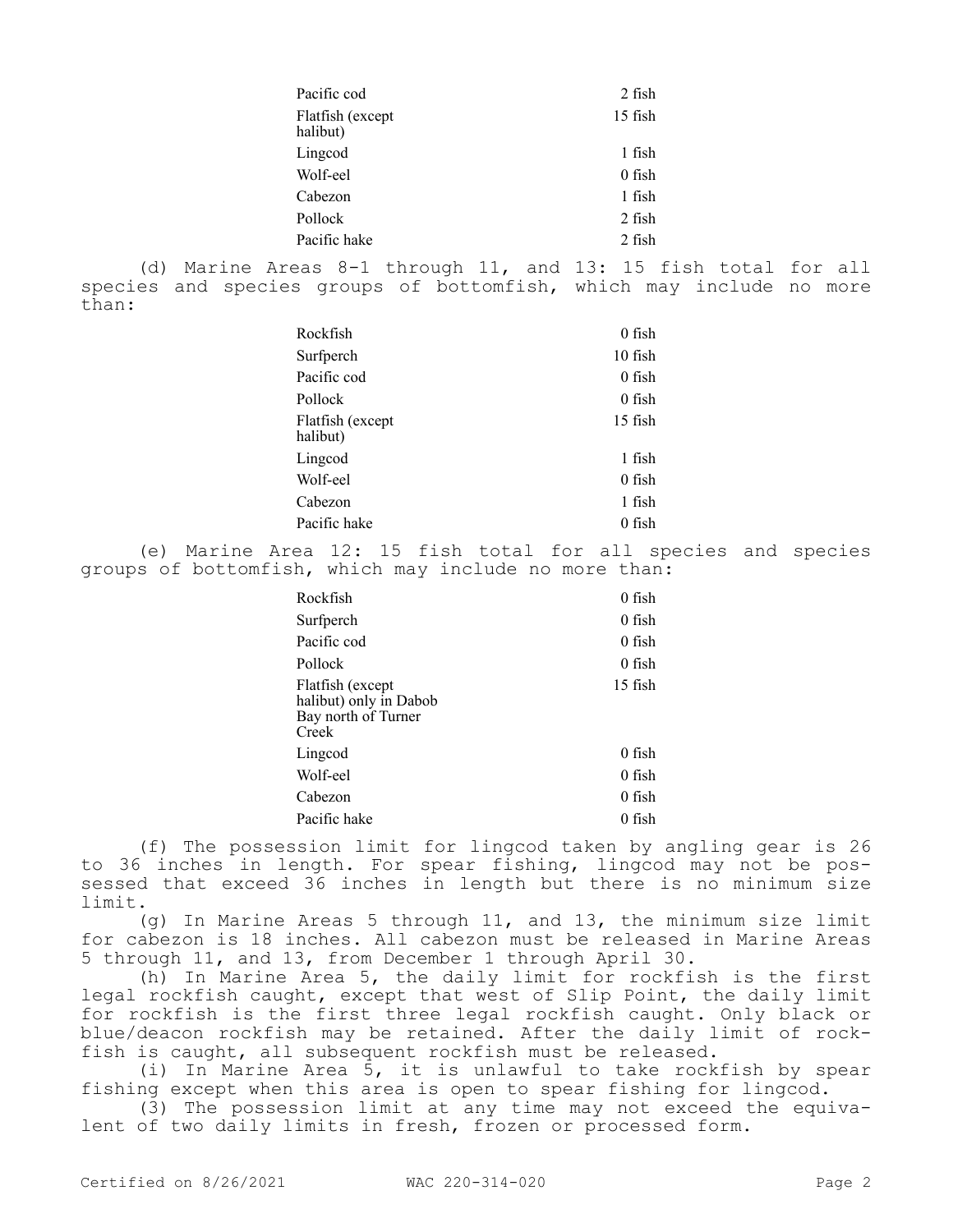(4) Unless otherwise provided, bottomfish fishing is open the entire year.

(5) Daily limits include bottomfish caught in adjacent areas bordering other states, such as Oregon.

(6) It is unlawful to fish for, retain, or possess sixgill, sevengill, or thresher sharks.

[Statutory Authority: RCW 77.04.020, 77.12.045, 77.12.047 and C.F.R. Title 50, Part 660. WSR 21-16-069 (Order 21-130), § 220-314-020, filed 7/30/21, effective 8/30/21. Statutory Authority: RCW 77.04.012, 77.04.013, 77.04.020, and 77.04.055. WSR 20-04-058 (Order 20-19), § 220-314-020, filed 1/30/20, effective 7/1/20. Statutory Authority: RCW 77.04.020, 77.12.045, 77.12.047 and C.F.R. Title 50, Part 660. WSR 19-16-001 (Order 19-150), § 220-314-020, filed 7/24/19, effective 8/24/19; WSR 18-23-070 (Order 18-302), § 220-314-020, filed 11/16/18, effective 12/17/18; WSR 17-17-045, § 220-314-020, filed 8/10/17, effective 9/10/17. Statutory Authority: RCW 77.04.012, 77.04.013, 77.04.020, 77.04.055, and 77.12.047. WSR 17-05-112 (Order 17-04), recodified as § 220-314-020, filed 2/15/17, effective 3/18/17. Statutory Authority: RCW 77.04.020, 77.12.045, 77.12.047, and C.F.R. Title 50, Part 660. WSR 16-17-017 (Order 16-200), § 220-56-235, filed 8/5/16, effective 9/5/16. Statutory Authority: RCW 77.04.012, 77.04.055, 77.12.045, and 77.12.047. WSR 15-15-012 (Order 15-199), § 220-56-235, filed 7/2/15, effective 8/2/15. Statutory Authority: RCW 77.04.012 and 77.12.047. WSR 13-19-007 (Order 13-221), § 220-56-235, filed 9/5/13, effective 10/6/13; WSR 12-05-082 (Order 12-17), § 220-56-235, filed 2/16/12, effective 3/18/12. Statutory Authority: RCW 77.04.020, 77.12.045, 77.12.047, and C.F.R. Title 50, Part 660. WSR 11-15-003 (Order 11-142), § 220-56-235, filed 7/6/11, effective 8/6/11. Statutory Authority: RCW 77.04.020, 77.12.045, 77.12.047 and 50 C.F.R., Parts 223 and 224. WSR 11-07-107 (Order 11-30), § 220-56-235, filed 3/23/11, effective 4/23/11. Statutory Authority: RCW 77.12.047. WSR 10-07-105 (Order 10-64), § 220-56-235, filed 3/19/10, effective 5/1/10. Statutory Authority: RCW 77.12.047 and 77.65.200. WSR 07-12-080, § 220-56-235, filed 6/5/07, effective 7/6/07. Statutory Authority: RCW 77.12.047. WSR 04-17-098 (Order 04-218), § 220-56-235, filed 8/17/04, effective 9/17/04; WSR 04-07-009 (Order 04-39), § 220-56-235, filed 3/4/04, effective 5/1/04; WSR 03-16-100 (Order 03-178), § 220-56-235, filed 8/6/03, effective 9/6/03; WSR 03-05-057 (Order 03-24), § 220-56-235, filed 2/14/03, effective 5/1/03; WSR 02-09-001 (Order 02-53A), § 220-56-235, filed 4/3/02, effective 5/4/02; WSR 01-06-036 (Order 01-24), § 220-56-235, filed 3/5/01, effective 5/1/01. Statutory Authority: 2000 c 107 § 7. WSR 00-17-016 (Order 00-139), § 220-56-235, filed 8/3/00, effective 9/3/00. Statutory Authority: RCW 75.08.080, 77.12.040. WSR 00-08-038 (Order 00-29), § 220-56-235, filed 3/29/00, effective 5/1/00; WSR 99-15-081 (Order 99-102), § 220-56-235, filed 7/20/99, effective 8/20/99. Statutory Authority: RCW 75.08.080. WSR 98-15-032 (Order 98-119), § 220-56-235, filed 7/7/98, effective 8/7/98; WSR 97-07-078 (Order 97-53), § 220-56-235, filed 3/19/97, effective 5/1/97; WSR 96-05-004 (Order 96-13), § 220-56-235, filed 2/9/96, effective 5/1/96; WSR 95-04-066 (Order 95-10), § 220-56-235, filed 1/30/95, effective 5/1/95; WSR 94-14-069, § 220-56-235, filed 7/1/94, effective 8/1/94; WSR 93-08-034 (Order 93-20), § 220-56-235, filed 3/31/93, effective 5/1/93; WSR 92-11-012 (Order 92-19), § 220-56-235, filed 5/12/92, effective 6/12/92; WSR 91-08-054 (Order 91-13), § 220-56-235, filed 4/2/91, effective 5/3/91; WSR 90-06-026, § 220-56-235, filed 2/28/90, effective 3/31/90; WSR 89-07-060 (Order